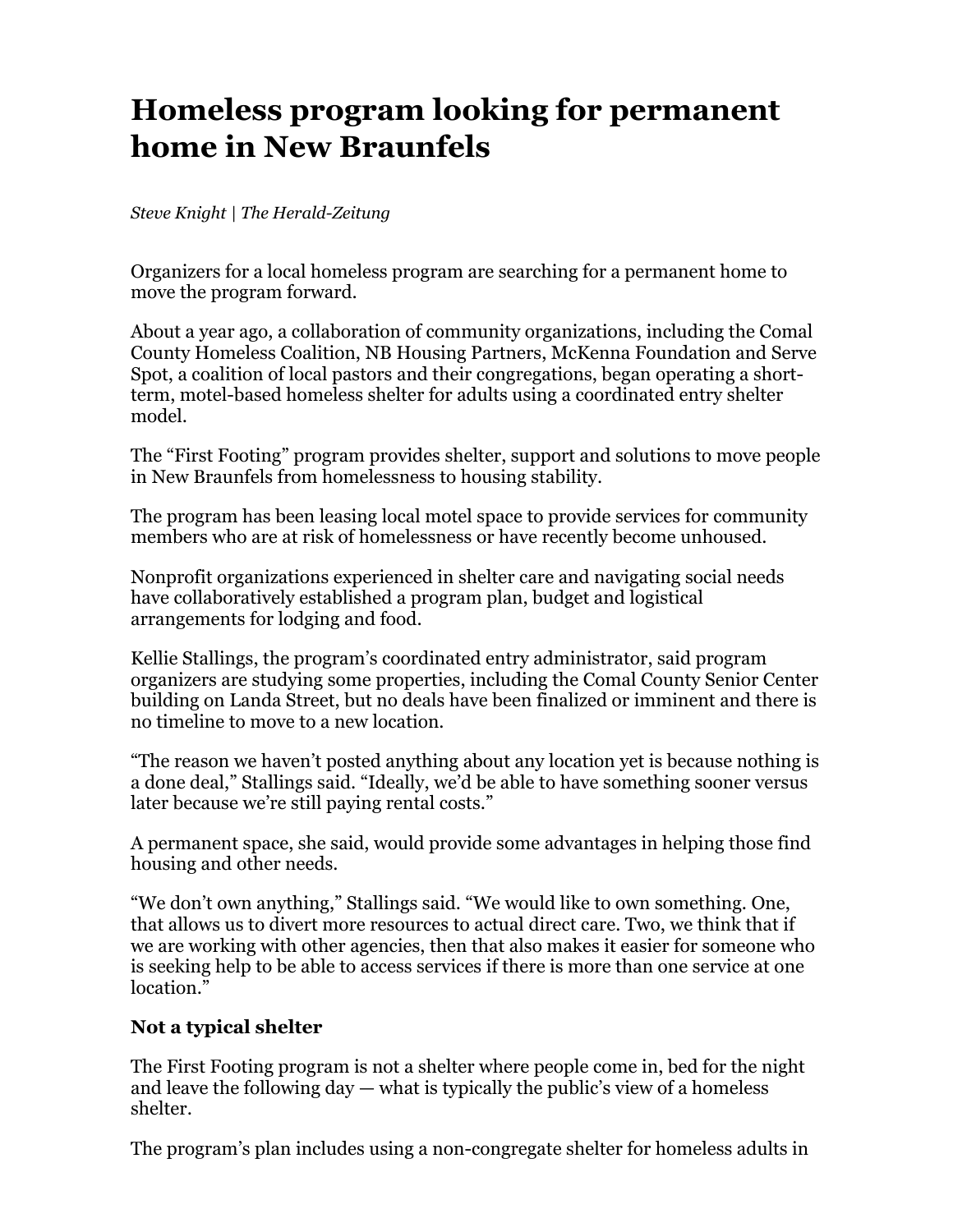a hotel or motel setting with dinners and morning snacks provided. Shelter stays are extended based on individual participation in case management services.

The program's focus is primarily to serve single men and couples. The program refers youth to Connections Individual and Family Services and, whenever possible, refers single women and families to the Crisis Center of Comal County and Family Promise of Greater New Braunfels.

Case management is available to help individuals and families review risk factors that threaten housing stability and develop and implement plans to remove those barriers to improve health and sustainability.

Along with finding permanent housing, additional resources include assistance with job searches, health screenings, crisis intervention and mental health counseling, substance abuse recovery groups, linkages to spiritual support and guidance from the faith-based community, as well as assistance with overcoming obstacles to employment and housing, such as obtaining IDs, training or benefits.

#### **Getting started**

Stallings discussed the program's origins and why community groups collaborated to start the coordinated entry shelter model concept here.

"In the last seven years, we as a community had noticed that the number of people who had experienced homelessness more than once and for longer than six months was growing," Stallings said. "For the first time, we were starting to visibly see people who were experiencing homelessness. That's the tip of the iceberg. It's been going on in the community much longer than that, but they have been staying hidden."

Many homeless people, Stallings said, were couch-surfing, finding remote locations where other people are not going to find them or they were sleeping in their cars.

"When we are starting to visibly see them, for us and seeing the results of the Pointin-Time count, we were concerned that we needed to move fast or we were going to get to a point in the community where it was very problematic for those experiencing homelessness as well as for the community who doesn't like to see that."

## **Tracking the issue**

The Point-in-Time count is a snapshot census of sheltered and unsheltered people experiencing homelessness the U.S. Dept. of Housing and Urban Development requires each year.

"The other thing that we've noticed is that 82% of them have been in the community at least six months," she said. "The average length for all of them is 11 years, and so we see that these are our neighbors. They are not people coming in from Austin or San Antonio, (cities) with their own resources. That is even more of a sign to us that this is a community problem, and we need a community solution. The best way to do that is not just to give them a blanket or a hot meal on the street to provide a shelter, so there is a head in a bed for the night, but to look for that long-term solution. And that is finding a home."